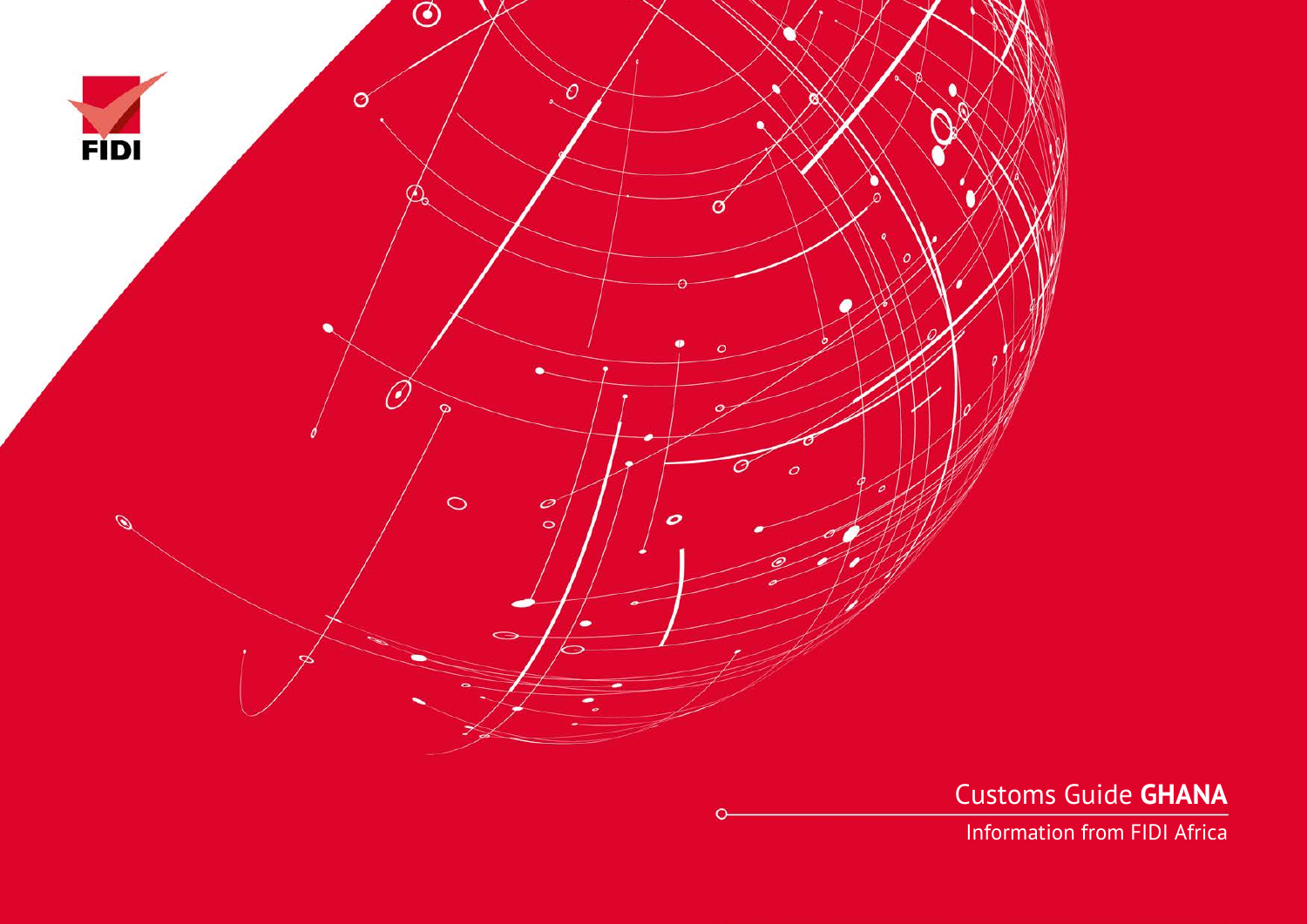## **Customs guide** GHANA

## **The global quality standard for international moving.**

The FAIM label is your global assurance for a smooth, safe and comprehensive relocation process.







| <b>GOODS</b>            | <b>DOCUMENTS REQUIRED</b>                                                                                                                                                                                                                                                                                                                                                                                                                                                                                                                                                                                                                                                                                                               | <b>CUSTOMS PRESCRIPTIONS</b>                                                                                                                                                                                                                                                                               | <b>REMARKS</b>                                                                                                                                                                                                                                                                                                                                                                                                                    |
|-------------------------|-----------------------------------------------------------------------------------------------------------------------------------------------------------------------------------------------------------------------------------------------------------------------------------------------------------------------------------------------------------------------------------------------------------------------------------------------------------------------------------------------------------------------------------------------------------------------------------------------------------------------------------------------------------------------------------------------------------------------------------------|------------------------------------------------------------------------------------------------------------------------------------------------------------------------------------------------------------------------------------------------------------------------------------------------------------|-----------------------------------------------------------------------------------------------------------------------------------------------------------------------------------------------------------------------------------------------------------------------------------------------------------------------------------------------------------------------------------------------------------------------------------|
| <b>Personal effects</b> | Original passport (needed during the whole<br>clearing process.<br>Introduction letter from his employers<br>(templates can be provided by your agent in<br>Ghana).<br>PUBD (Personal Unaccompanied Baggage<br>Declaration to be filled by client at this<br>arrival at airport). Failure to do will lead to<br>significant penalties.<br>Individual Tax Identification Number (to be<br>issued by Ghana Revenue Authority).<br>Clear (preferably typed) and detailed<br>packing list including the numbers of<br>identical items in the shipment (used for<br>customs valuation purposes).<br>New items should be clearly identified on<br>the packing list and a purchase invoice<br>made available during the customs<br>inspection. | • Foreign citizens not having their work &<br>resident permit inside their passport might<br>not be granted exemption of duty, levies,<br>taxes and VAT.<br>• Only one of each used electrical appliance<br>will be exempt of payment of duties.<br>Import duty and taxes will be applied to new<br>items. | The declared value on the PUBD serves as a<br>basis for the customs evaluation and should<br>be kept as low as realistically possible. All<br>non-diplomatic shipments arriving in Ghana,<br>including HG, attract government levies of c.<br>5%.<br>Items are still valued but might not be<br>exempt unless clients have their work /<br>resident permit. Note that to get a work /<br>resident permit can take $1 - 6$ months. |
| <b>Diplomats</b>        | Copy of passport.<br>Copy Bill of Lading and inventory in advance<br>(to enable the mission or organisation to                                                                                                                                                                                                                                                                                                                                                                                                                                                                                                                                                                                                                          |                                                                                                                                                                                                                                                                                                            | Import of alcohol for diplomats (exemption):<br>please contact your local Embassy on the<br>quantities allowed before shipping.                                                                                                                                                                                                                                                                                                   |

## All rights reserved. This publication may not be reproduced in any form without the permission of the FIDI Global Alliance. The FIDI Global Alliance cannot take responsibility for the contents of this publication. It is recommended to verify this information with a FIDI Affiliate prior to shipping. This document is produced based on the information supplied at the mentioned date.

Last updated on 1 Jan. **2020**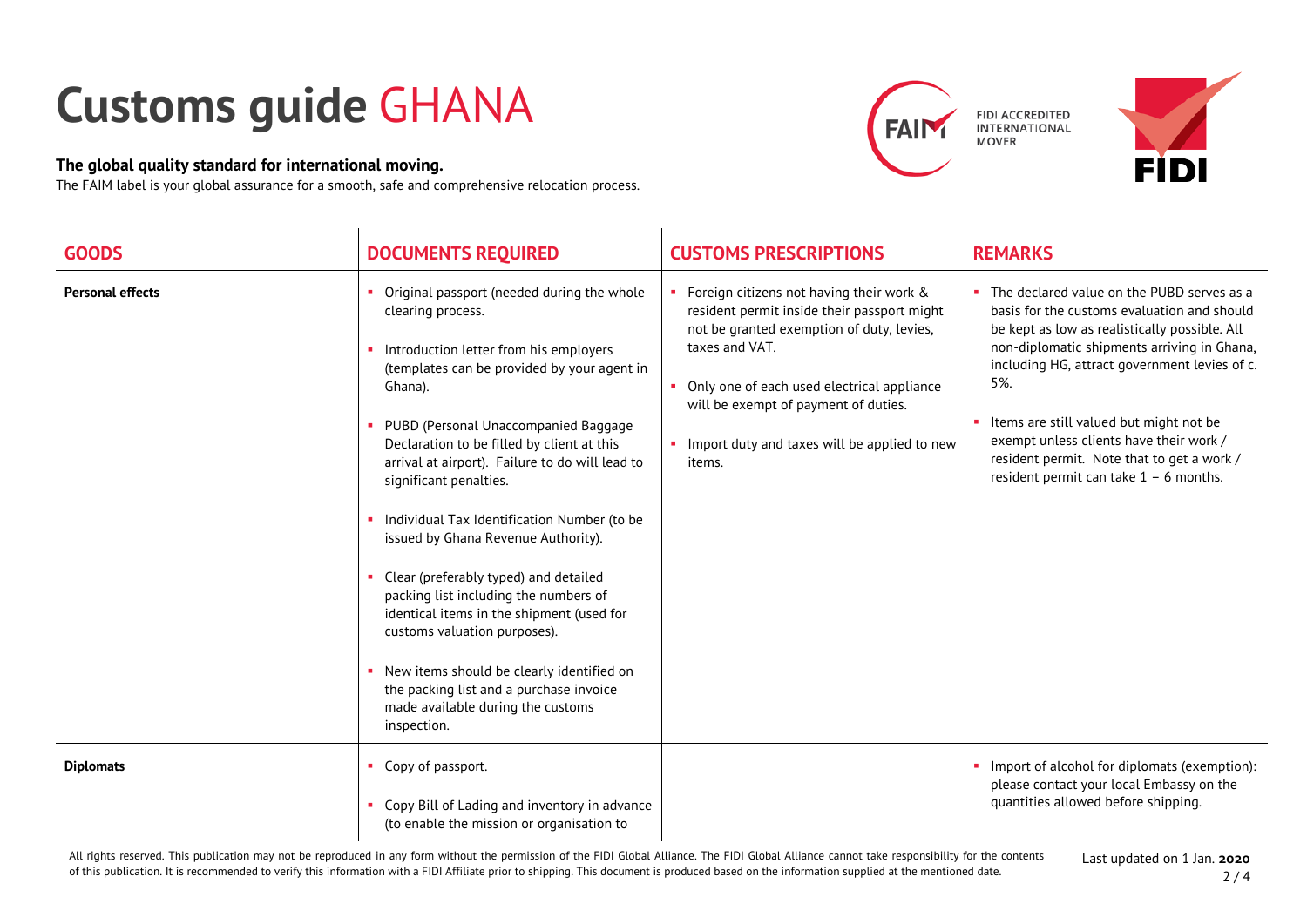| <b>GOODS</b>          | <b>DOCUMENTS REQUIRED</b>                                                                                                                                                                                                                                                                                                                  | <b>CUSTOMS PRESCRIPTIONS</b>                                                                                                                                                                                                                                                                                                                                                                                                                       | <b>REMARKS</b>                                                                                                                 |
|-----------------------|--------------------------------------------------------------------------------------------------------------------------------------------------------------------------------------------------------------------------------------------------------------------------------------------------------------------------------------------|----------------------------------------------------------------------------------------------------------------------------------------------------------------------------------------------------------------------------------------------------------------------------------------------------------------------------------------------------------------------------------------------------------------------------------------------------|--------------------------------------------------------------------------------------------------------------------------------|
|                       | apply to the Ministry of Foreign Affairs for<br>diplomatic exemption).                                                                                                                                                                                                                                                                     |                                                                                                                                                                                                                                                                                                                                                                                                                                                    |                                                                                                                                |
| <b>Motor vehicles</b> | Clear copy of car title and title history<br>showing Brand, Type, Model, Year of<br>manufacture, Chassis /VIN number (17<br>digits), Engine capacity (in CC), Engine<br>number.<br>Original Bill of Lading stating the correct<br>chassis number and make/model of the<br>vehicle.<br>Details of any modifications made to the<br>vehicle. | • Customs will determine the value depending<br>on the type and age of the vehicle.<br>Duties will apply to all vehicles (from 5 to<br>20% of customs assessed (and depreciated).<br>CIF value), as well as VAT and other taxes<br>(+/- 18% CIF value) depending on engine<br>capacity.<br>• Vehicles older than 10 years are prohibited.<br>Failure to comply will result in customs<br>penalties.<br>• Right hand drive vehicles are not allowed |                                                                                                                                |
| <b>Alcohol</b>        |                                                                                                                                                                                                                                                                                                                                            | • To be included on the packing list.<br>• The import of a small amount of alcohol is<br>normally exempted from import duty if it<br>equates to about 6-12 bottles of<br>alcohol/wine. However, the application of<br>import duties on food, beverages and pantry<br>items is at the discretion of the customs<br>officer.                                                                                                                         | Import of alcohol for diplomats (exemption):<br>please contact your local Embassy on the<br>quantities allowed before shipping |